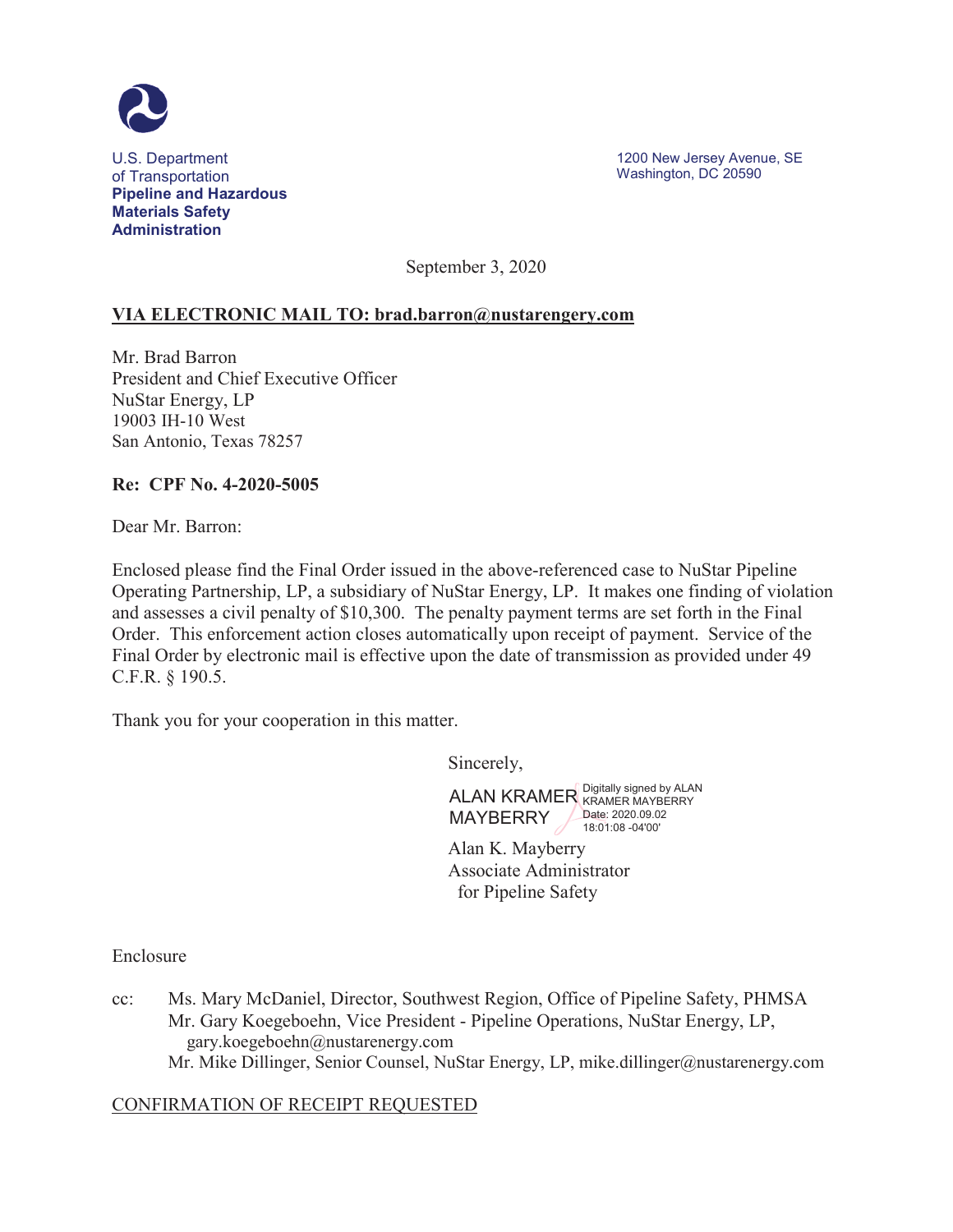### **U.S. DEPARTMENT OF TRANSPORTATION PIPELINE AND HAZARDOUS MATERIALS SAFETY ADMINISTRATION OFFICE OF PIPELINE SAFETY WASHINGTON, D.C. 20590**

**In the Matter of )** 

**NuStar Pipeline Operating Partnership, LP, ) CPF No. 4-2020-5005 a subsidiary of NuStar Energy, LP )** 

 $\mathcal{L} = \{ \mathcal{L} \}$  **)** 

 **)** 

 **)** 

**\_\_\_\_\_\_\_\_\_\_\_\_\_\_\_\_\_\_\_\_\_\_\_\_\_\_\_\_\_\_\_\_\_\_\_\_\_\_\_\_\_\_)** 

**Respondent. )** 

 $\overline{a}$ 

### **FINAL ORDER**

From August 9 through December 17, 2019, pursuant to 49 U.S.C. § 60117, a representative of the Pipeline and Hazardous Materials Safety Administration (PHMSA), Office of Pipeline Safety (OPS), conducted a records review of NuStar Pipeline Operating Partnership, LP, a subsidiary of NuStar Energy, LP (NuStar or Respondent). NuStar operates the Hermann Pipeline, a four-inch anhydrous ammonia pipeline located in Hermann, Missouri.<sup>1</sup>

As a result of the records review, the Director, Southwest Region, OPS (Director), issued to Respondent, by letter dated February 4, 2020, a Notice of Probable Violation, Proposed Civil Penalty, and Proposed Compliance Order (Notice). In accordance with 49 C.F.R. § 190.207, the Notice proposed finding that NuStar violated 49 C.F.R. § 195.452(j)(1) and proposed assessing a civil penalty of \$10,300 for the alleged violation. The Notice also proposed ordering Respondent to take certain measures to correct the alleged violation.

After requesting an extension, NuStar responded to the Notice by letter dated March 27, 2020 (Response). The company contested the allegation, offered additional information in response to the Notice, and requested that the Notice be converted to a Warning Letter and that the Proposed Compliance Order be deemed complete. Respondent did not request a hearing and therefore has waived its right to one.

# **FINDING OF VIOLATION**

The Notice alleged that Respondent violated 49 C.F.R. Part 195, as follows:

**Item 1:** The Notice alleged that Respondent violated 49 C.F.R. § 195.452(j)(1), which states:

<sup>&</sup>lt;sup>1</sup> Pipeline Safety Violation Report (Violation Report), at 1 (Feb. 4, 2020) (on file with PHMSA).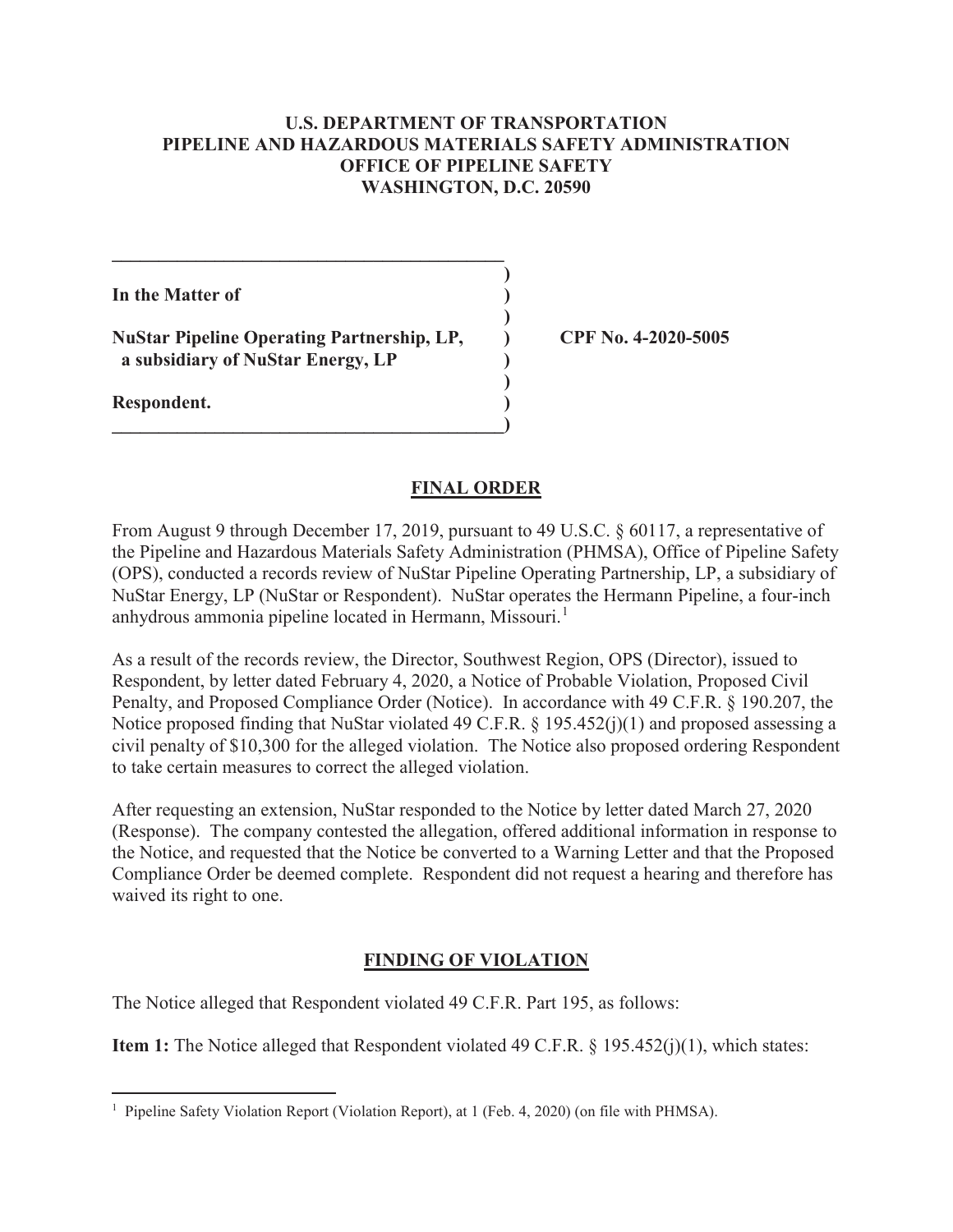## **§ 195.452 Pipeline integrity management in high consequence areas.**   $(a)$  …

(j) *What is a continual process of evaluation and assessment to maintain a pipeline's integrity?* 

(1) *General.* After completing the baseline integrity assessment, an operator must continue to assess the line pipe at specified intervals and periodically evaluate the integrity of each pipeline segment that could affect a high consequence area.

The Notice alleged that Respondent violated 49 C.F.R. § 195.452(j)(1) by failing to continue to assess its line pipe at specified intervals and periodically evaluate the integrity of each pipeline segment that could affect a high consequence area. Specifically, the Notice alleged that NuStar failed to assess the Hermann Pipeline within the required five-year interval, not to exceed 68 months.<sup>2</sup> NuStar performed its last in-line inspection (ILI) assessment of the Hermann Pipeline on November 19, 2013, and did not complete another one within the five-year assessment interval, not to exceed 68 months (no later than July 19, 2019).

In its Response, NuStar noted that it had encountered technical and equipment availability issues that led to the prolonged completion of a successful ILI assessment, which was eventually completed in March 2020.<sup>3</sup> Specifically, NuStar stated that in March 2017, the company began preparations for an ILI assessment of the Hermann Pipeline, consisting of a series of three ILI tools: (1) a gauge tool; (2) a deformation tool; and (3) a magnetic-flux leakage (MFL) tool.<sup>4</sup> While the gauge and deformation tool runs were successful, the MFL tool was only able to achieve 62 percent coverage due to technical issues associated with certain bends in the four-inch pipeline. As a result, NuStar scheduled a second ILI assessment for the spring of 2019.

NuStar reported that during the second ILI assessment, the gauge tool ran successfully.<sup>5</sup> The launch of the deformation tool, however, was delayed due to equipment availability problems and plant outages.  $6$  The deformation tool finally launched on June 26, 2019.<sup>7</sup> During the tool run, the deformation tool became lodged in the pipeline approximately 2.8 miles downstream of the launcher. After unsuccessful attempts to dislodge the tool, NuStar notified PHMSA of the

 $\overline{a}$ <sup>2</sup> Pursuant to 49 C.F.R. § 195.452(j)(3), an operator must establish a five-year interval, not to exceed 68 months, for continually assessing the line pipe's integrity.

<sup>&</sup>lt;sup>3</sup> Response, at 2.

<sup>&</sup>lt;sup>4</sup> The company noted that MFL tools have historically experienced challenges associated with small diameter pipelines because "… the size of the pipeline limits the ability of the tools to traverse the pipeline at an optimal velocity which ensures sufficient inspection coverage and quality results." *Id.*

<sup>5</sup> The gauge tool ran on April 23, 2019. *Id.* 

<sup>6</sup> The deformation tool had to be sourced from Germany. *Id.*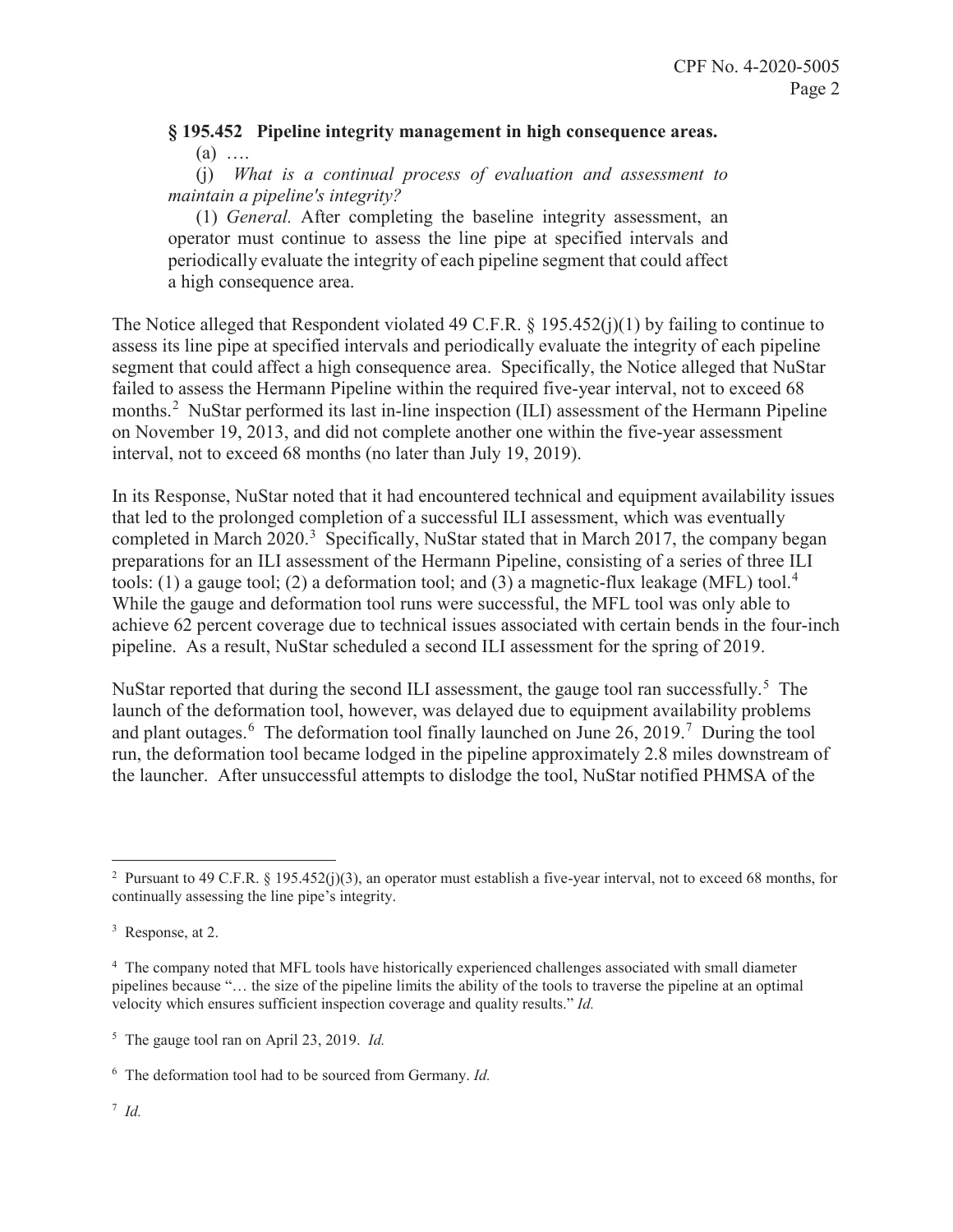delays and incomplete tool runs on July 19, 2019.<sup>8</sup>

Pursuant to  $\S 195.452(i)(4)(ii)$ , if an operator requires a longer assessment period due to unavailable technology, it must notify PHMSA 180 days before the end of the five-year interval, justify the reason(s) why it cannot comply, demonstrate what action(s) it is taking to evaluate the integrity of the line in the interim, and provide an estimate of when the assessment can be completed. In this case, NuStar did not notify PHMSA 180 days in advance of the assessment deadline that it needed additional time to complete the ILI runs due to unavailable technology. Instead, the company did not notify PHMSA until the day of the regulatory deadline, July 19, 2019, to report that it would not meet the five-year assessment interval. NuStar did not complete its ILI assessment on the Hermann Pipeline until March 2020.

This provision in § 195.452(j)(4)(ii) provides a "safe harbor" mechanism by which operators who experience technical difficulties in meeting the five-year assessment interval can alert PHMSA to any delays and make alternative provisions to ensure safety until those problems can be resolved. NuStar, however, did not take advantage of this flexibility provided by the Code.

Accordingly, after considering all of the evidence, I find that Respondent violated 49 C.F.R. § 195.452(j)(1) by failing to assess the Hermann Pipeline at specified intervals and periodically evaluate the integrity of each pipeline segment that could affect a high consequence area.

This finding of violation will be considered a prior offense in any subsequent enforcement action taken against Respondent.

## **ASSESSMENT OF PENALTY**

Under 49 U.S.C. § 60122, Respondent is subject to an administrative civil penalty not to exceed \$200,000 per violation for each day of the violation, up to a maximum of \$2,000,000 for any related series of violations.<sup>9</sup> In determining the amount of a civil penalty under 49 U.S.C. § 60122 and 49 C.F.R. § 190.225, I must consider the following criteria: the nature, circumstances, and gravity of the violation, including adverse impact on the environment; the degree of Respondent's culpability; the history of Respondent's prior offenses; any effect that the penalty may have on its ability to continue doing business; and the good faith of Respondent in attempting to comply with the pipeline safety regulations. In addition, I may consider the economic benefit gained from the violation without any reduction because of subsequent damages, and such other matters as justice may require. The Notice proposed a total civil penalty of \$10,300 for the violation cited above.

**Item 1:** The Notice proposed a civil penalty of \$10,300 for Respondent's violation of 49 C.F.R.

<sup>&</sup>lt;sup>8</sup> The tool was ultimately cut out of the pipeline in November 2019. In December 2019, a root cause analysis by the ILI tool vendor determined that there was a foreign metal object on the magnet segment that was located at the weld, but ultimately was unable to identify the actual cause of the failure. *Id.* 

<sup>9</sup> These amounts are adjusted annually for inflation. *See* 49 C.F.R. § 190.223.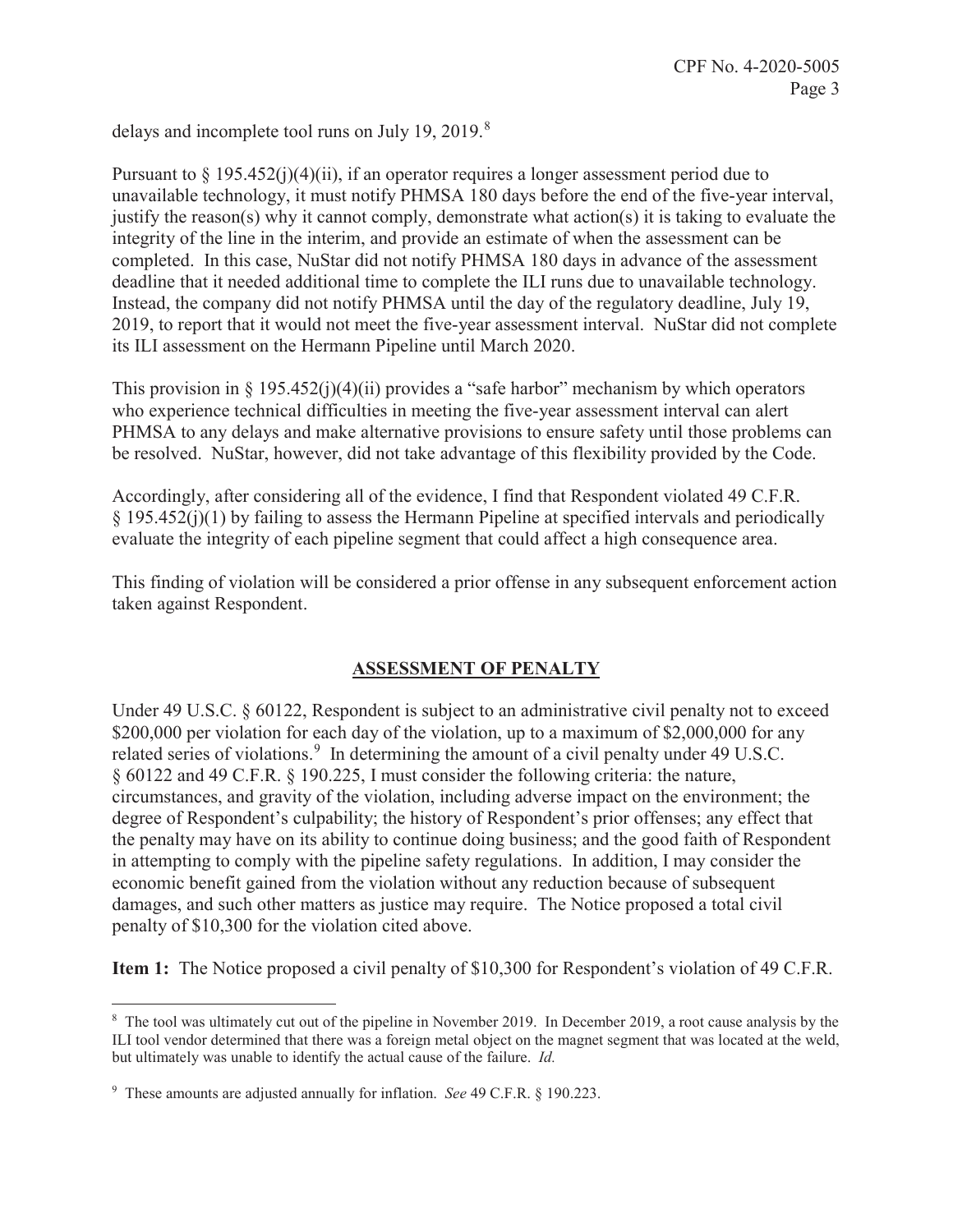§ 195.452(j)(1) for a failure to assess the Hermann Pipeline at specified intervals and periodically evaluate the integrity of each pipeline segment that could affect a high consequence area. In its Response, NuStar presented additional information to explain why the company did not conduct the ILI assessment within the five-year period. Specifically, NuStar explained that equipment unavailability, plant outages, and unforeseen complications with the first MFL tool caused the company to exceed the regulatory deadline. I will address each argument separately below.

First, the regulatory deadline already provides operators an additional eight-month allowance to complete their five-year assessments by permitting operators to extend beyond the 60-month deadline to 68-months.10 This extension of time provides flexibility to allow for unforeseeable events (e.g., permitting delays, weather, tool failures) that could affect the ability to successfully complete an assessment on time.<sup>11</sup> Additionally, while it is unfortunate, unavailable internal inspection technology is not uncommon in the pipeline industry. Therefore, PHMSA has promulgated regulations to address situations where operators face unavailable technology issues that may delay integrity assessments. As discussed above, NuStar did not avail itself of this opportunity to timely notify PHMSA of the delay.

Second, NuStar contended that unforeseen complications with the first MFL tool caused delays. In its Response, the company noted that small-diameter pipelines, like the Hermann line, have historically experienced challenges with MFL tools. Therefore, the company should have known that its four-inch diameter line might experience potential complications with the MFL tool. Even if NuStar believed the MFL tool would run successfully, it learned otherwise when the first run resulted in only 62 percent coverage in 2017. The company even considered replacing bends in the line, and initiated discussions with another tool vendor in 2018 after the first MFL tool failed.<sup>12</sup> Despite the complications of the first tool run, NuStar did not schedule a second tool run until 2019. The deformation tool ran in June 2019, one month before the regulatory deadline, and beyond the time allowance to notify PHMSA that it required a longer assessment period. Therefore, I do not find either explanation warrants a reduction in the proposed penalty.

Further, the proposed penalty amount took into consideration NuStar's good-faith efforts to comply with the regulation and proposed a lower penalty that took such efforts into account.<sup>13</sup> After the first unsuccessful MFL tool run, NuStar discussed replacing problematic bends in the line, and initiated discussions with another tool vendor. When NuStar scheduled the second assessment, the company reasonably did not anticipate any problems with the deformation tool, since they ran it successfully in 2017.

12 Response, at 2.

 $\overline{a}$ 

<sup>13</sup> *See* Violation Report, at 10 (determining that the company "had a reasonable justification for its noncompliance").

<sup>10</sup> *See* 49 C.F.R. § 195.452(j)(3).

<sup>11</sup> PHMSA Hazardous Liquid Integrity Management FAQ 5.11 (last revised Dec. 19, 2007) *available at*  https://www.phmsa.dot.gov/pipeline/hazardous-liquid-integrity-management/hl-im-faqs (last accessed July 28, 2020).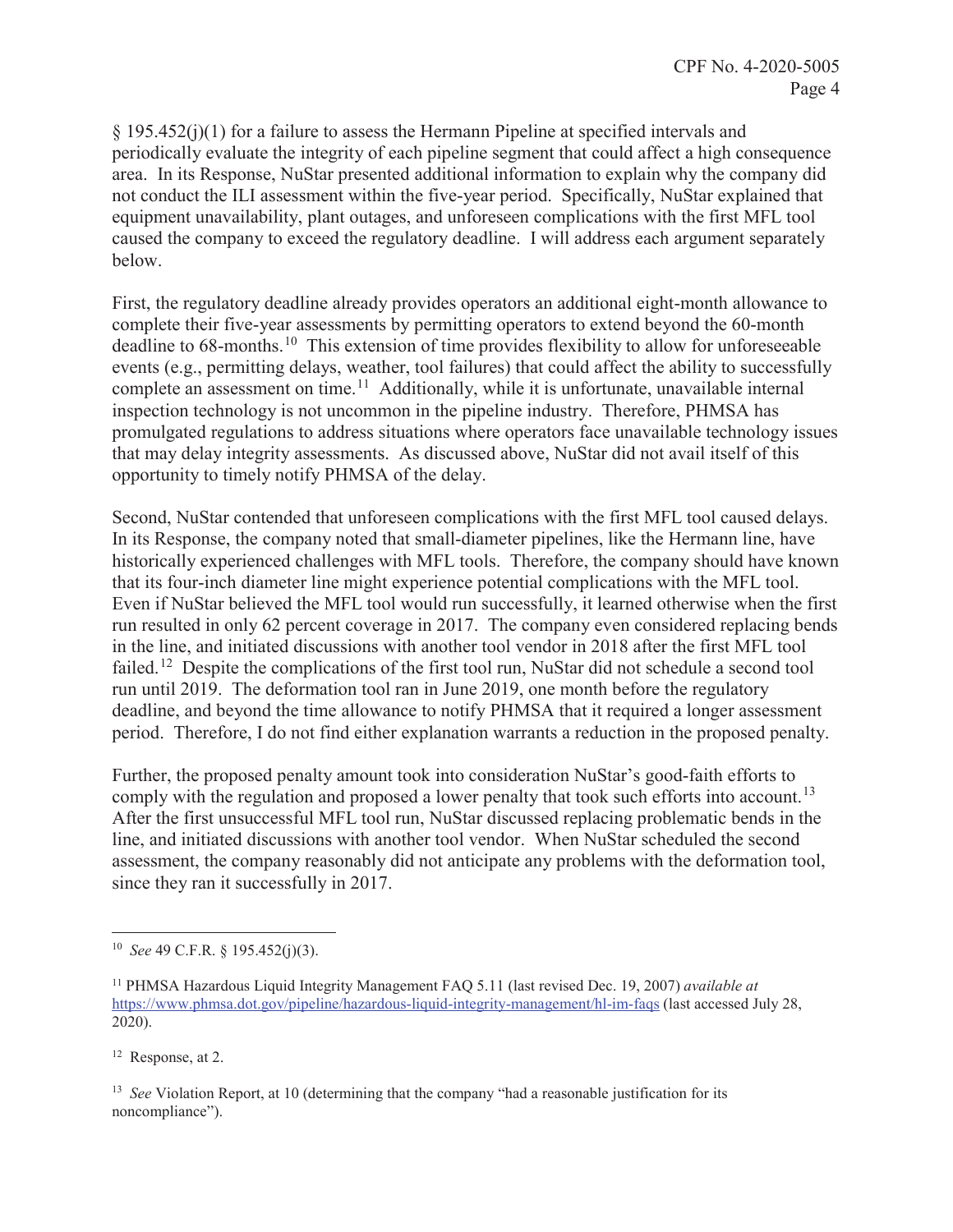Accordingly, having reviewed the record and considered the assessment criteria, I assess Respondent a civil penalty of **\$10,300** for violation of 49 C.F.R. § 195.452(j)(1).

Payment of the civil penalty must be made within 20 days of service. Federal regulations (49 C.F.R. § 89.21(b)(3)) require such payment to be made by wire transfer through the Federal Reserve Communications System (Fedwire), to the account of the U.S. Treasury. Detailed instructions are contained in the enclosure. Questions concerning wire transfers should be directed to: Financial Operations Division (AMK-325), Federal Aviation Administration, Mike Monroney Aeronautical Center, 6500 S MacArthur Blvd, Oklahoma City, Oklahoma 79169. The Financial Operations Division telephone number is (405) 954-8845.

Failure to pay the \$10,300 civil penalty will result in accrual of interest at the current annual rate in accordance with 31 U.S.C. § 3717, 31 C.F.R. § 901.9 and 49 C.F.R. § 89.23. Pursuant to those same authorities, a late penalty charge of six percent (6%) per annum will be charged if payment is not made within 110 days of service. Furthermore, failure to pay the civil penalty may result in referral of the matter to the Attorney General for appropriate action in a district court of the United States.

# **COMPLIANCE ORDER WITHDRAWAL**

The Notice proposed a compliance order with respect to Item 1 in the Notice for violation of 49 C.F.R.  $\S$  195.452(j)(1). Under 49 U.S.C.  $\S$  60118(a), each person who engages in the transportation of hazardous liquids or who owns or operates a pipeline facility is required to comply with the applicable safety standards established under chapter 601.

With regard to the violation of  $\S$  195.452(j)(1) (Item 1), Respondent argued the proposed compliance terms should be deemed complete. Specifically, the Proposed Compliance Order required NuStar to conduct an assessment of the Hermann Pipeline within 90 days of the issuance of a final order.<sup>14</sup> In its Response, NuStar reported that it completed the MFL tool run by March 2020. The company also informed PHMSA that it had updated its procedures to ensure timely notice to PHMSA of assessment delays and implementation of interim safety measures to ensure the integrity of the pipeline should unforeseen circumstances arise with respect to tool technology and equipment availability.<sup>15</sup> The company also noted that it was exploring alternative assessment methods and technologies for its four-inch-diameter Hermann Pipeline.<sup>16</sup>

Despite not running these tools concurrently, or within the five-year assessment interval, NuStar successfully ran a gauge tool (April 2019), a deformation tool (May 2017) and a MFL tool (March 2020) on its Hermann Pipeline. The Region did not provide any explanation why the

<sup>&</sup>lt;sup>14</sup> Notice, at 4.

<sup>&</sup>lt;sup>15</sup> Response, at Exhibit 4, Draft Revisions to NuStar IM Variance Procedure.

<sup>16</sup> Response, at 3.